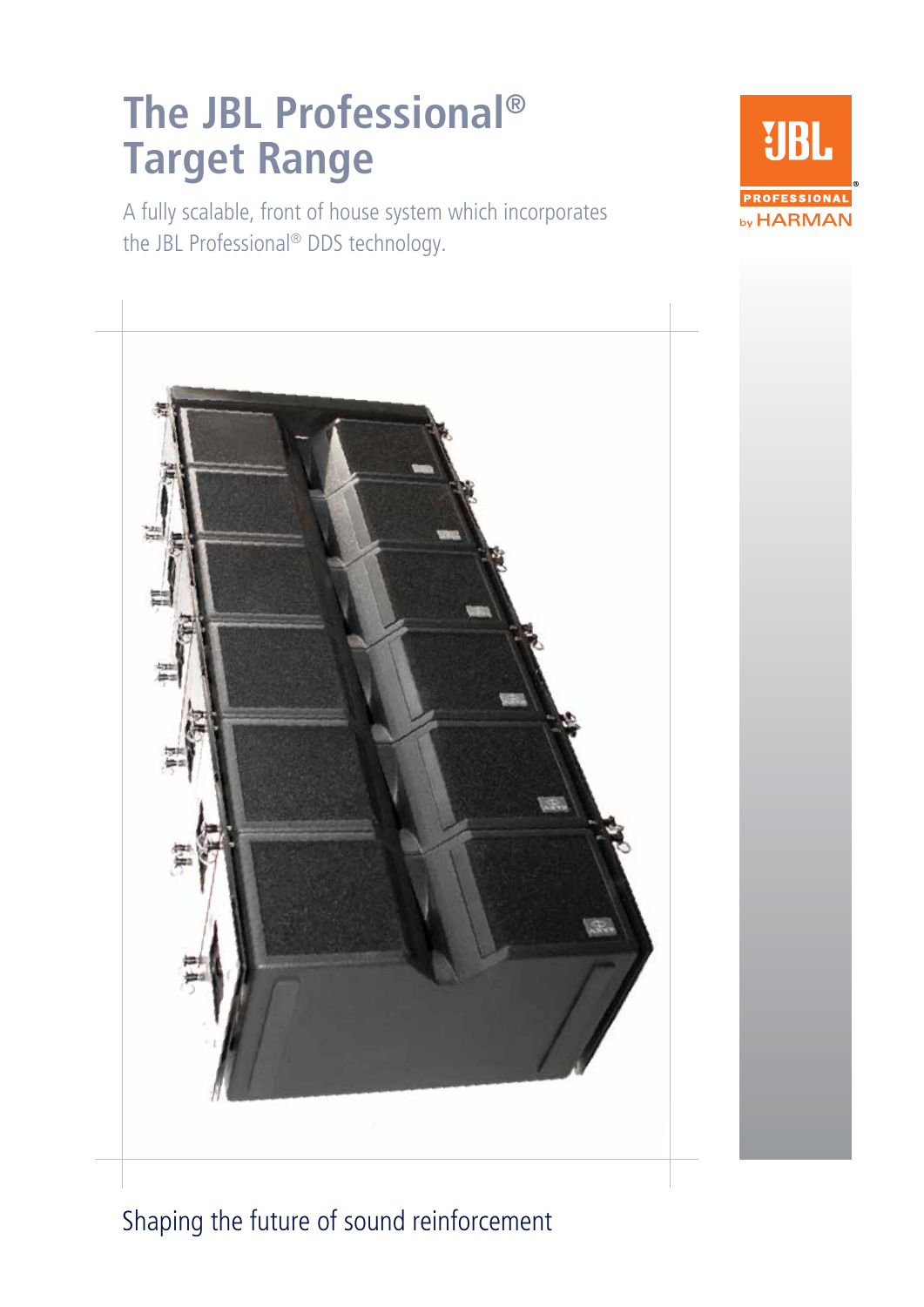## **Simple Installation, Unrivalled Control.**

## **Whether you need a permanent, semi-permanent or mobile front of house solution, the JBL Professional® Target system offers a level of control previously unavailable in any touring system.**

This self powered, scaleable system with built-in DSP, takes full advantage of JBL Professional® Digital Directivity Synthesis (DDS). This forward thinking technology electronically moulds the array dispersion to the audience space; providing even SPL distribution, reduced noise nuisance and improved intelligibilty. This outstanding performance is achieved without compromising the system's sound quality and, like all JBL Professional® sound reinforcement products, the Target System offers truly transparent and uncoloured reproduction.

#### **Built-in Processing**

As well as providing the processing for directivity control, the 32 bit floating point DSP in each unit offers a wealth of features including Volume control, 8 Band Parametric Equalisation and Delay. Parameters are adjusted using JBL Professional® WinControl, our proprietary DSP control software and uploaded to the non-volatile memory in each unit, via the RS-485 network (see page 6 for further information).

### **Self Powered**

In addition to built-in processing, each loudspeaker is driven by an on-board, dedicated class AB amplifier, with a sophisticated switch mode power supply. All of which combines to ensure easy installation and years of reliable operation.

#### **Scaleable**

Unlike traditional 'Line Arrays' the JBL Professional® Target system is truly scaleable. It isn't limited to a minimum array length as each unit has a wide opening angle as standard. This allows a single unit to be used on its own, or as part of a DDS controlled array. The DDS processing also gives you the power and flexibility to build cardioid bass arrays, logarithmically or double spaced bass arrays and end-fire arrays.

![](_page_1_Picture_9.jpeg)

### **Stackable**

A further benefit of the JBL Professional® Target system is the choice of flying or ground stacking an array. Add to this the fact that any directivity adjustment and fine tuning is then applied digitally and you have an extremely flexible and easy to install system for any sized application or venue.

### **Predictable**

To ensure the optimum installation and adjustment, JBL Professional® DDA (Digital Directivity Analysis) software has been developed to predict the performance of the Target System and then simulate the results as a dynamic 3-D visualisation (see page 7 for further information).

![](_page_1_Picture_14.jpeg)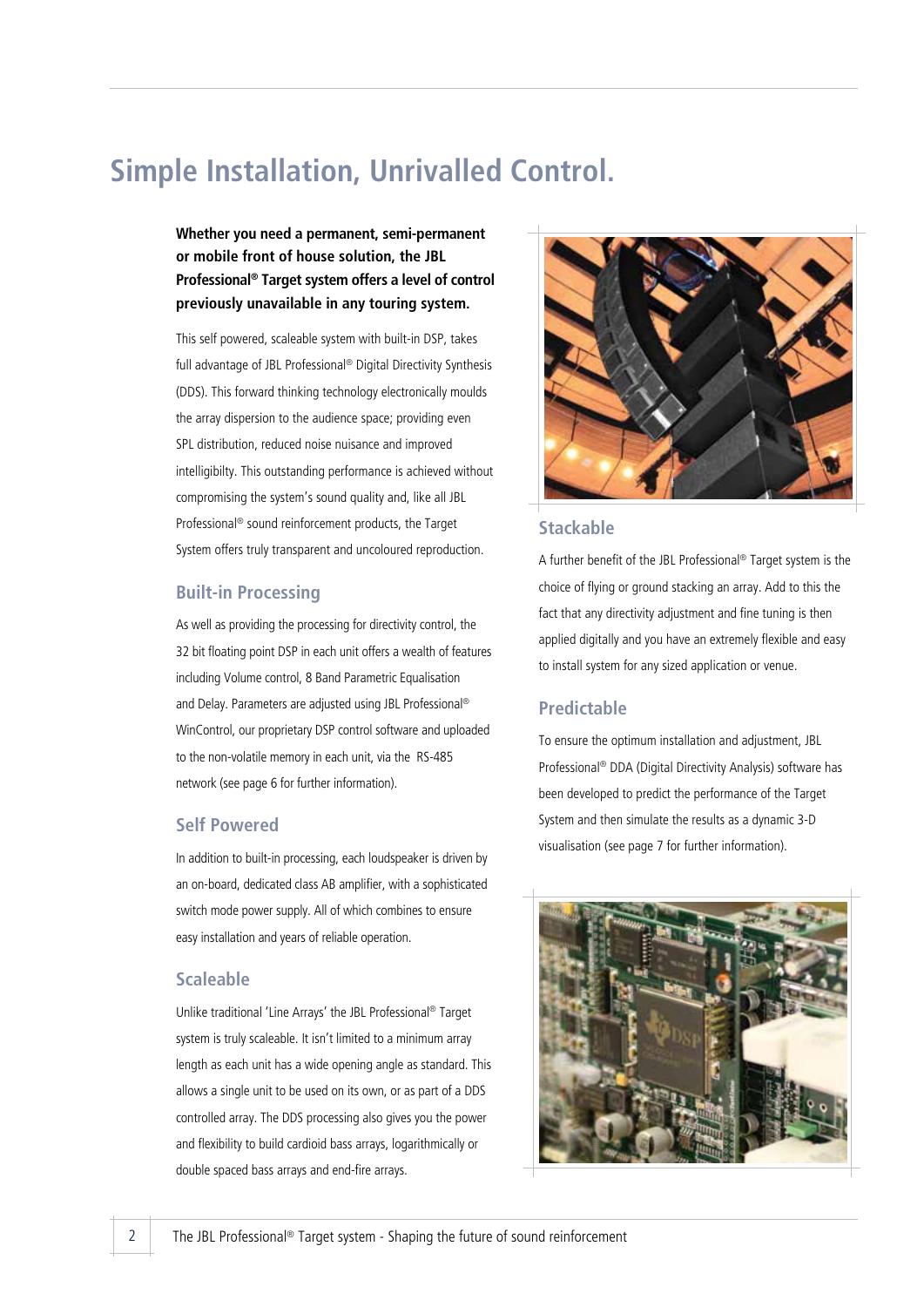## **JBL Professional® DDS provides more options for control of lower frequencies. Using the B-215 bass unit, end-fire, cardioid, logarithmically or double spaced bass arrays can be created.**

#### **1. Logarithmically and double spaced bass arrays.**

To gain control over the directivity at low frequencies you can't escape the fact that you physically need a long array to control long wavelengths. Traditionally, large bass arrays have had several limiting factors, including: equipment costs, due to the amount of loudspeakers required and rigging costs, due to system size and weight.

DDS now offers a solution; by 'double spacing' or 'logarithmically spacing' the Target B-215s you can create longer arrays using less units making directivity control at low frequency a more practical solution.

Using the DDS algorithms it is then possible to produce the desired radiation pattern from the array and to make the bass throw further!

DDS also gives you the power to combine these concepts for even more control.

#### **2. Cardioid Bass Arrays.**

The principle of a cardioid bass array is not new. However, DDS offers users greater flexibility and control over cardioid setups. When you take into account the exact positions of the drivers and their directivity, DDS gives you ultimate control across the frequency range of the device. Cardioid arrays are particularly useful outdoors to reduce environmental pollution and are a great tool when you need to reduce the amount of bass energy being projected onto the stage within an auditorium.

#### **3. End-fire Bass Arrays.**

Using DDS, a collection of B-215 devices can be optimized to exhibit 'end-fire' directivity behaviour.

The end-fire topology combines the advantages of a constrained vertical as well as horizontal opening angle with reduced backwards radiated energy. This can be an effective solution for reducing spill onto stage or reducing noise pollution at open air events.

![](_page_2_Figure_11.jpeg)

Example 3D Directivity balloon for a B-215 Double Spaced Bass Array

![](_page_2_Figure_13.jpeg)

![](_page_2_Figure_14.jpeg)

### **DDS Technology Explained**

Perhaps the most revolutionary development of recent years in electro-acoustics is the JBL Professional® DDS (Digital Directivity Synthesis) technology. Delivering an acceptable coverage of a venue is often achieved by the empirical clustering of 'conventional linearray' elements. In order to eliminate this guesswork, the DDS technology has been developed to optimise the directivity of an array, according to room and audience area geometry. DDS can be thought of as reversing the traditional process. The directivity pattern is calculated, starting with the desired coverage and then working backwards to the given array configuration. This results in the best possible fit with a maximum Direct to Reverberant Ratio for any given situation.

DDS not only enables system designers to define what area to cover but also to define areas that should be avoided, minimizing unwanted reflections. This is invaluable in controlling attributes such as stage-feedback or suppressing rear wall reflections.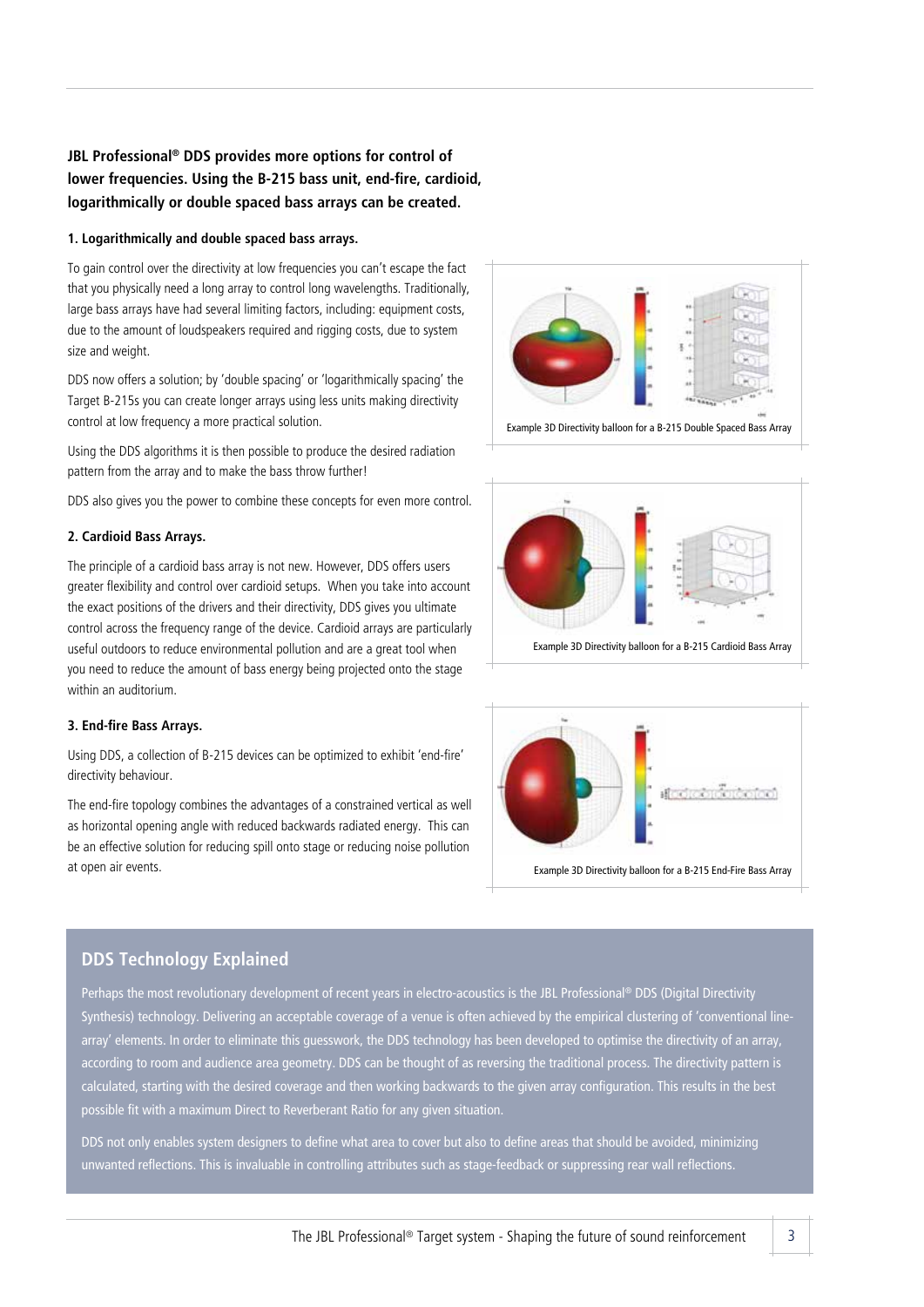## **The JBL Professional® Target System**

![](_page_3_Picture_1.jpeg)

## **JBL Professional® Target T-2820**

**The Target T-2820's high frequency section comprises of 2 x 1.4 inch high sensitivity compression drivers mounted onto specially designed high impedance flares. The hornloaded mid range comprises of 2 x 10 inch low distortion/ high efficiency transducers. The drive and control for these devices is provided by the built-in amplification and DSP.**

## **Short Form Specifications**

|                             |                                                                            | Target-T-2820 (mid-hi unit)                                                                                                      | Target B-215 (bass unit)                                                                                                               |
|-----------------------------|----------------------------------------------------------------------------|----------------------------------------------------------------------------------------------------------------------------------|----------------------------------------------------------------------------------------------------------------------------------------|
| <b>Acoustical:</b>          |                                                                            |                                                                                                                                  |                                                                                                                                        |
| Freq range                  |                                                                            | 120 - 18 $k$ Hz (+/-3 dB / single element)                                                                                       | 45 - 300 Hz ( $+/-3$ dB / single element)                                                                                              |
| Max SPL                     | Continuous                                                                 | 135 $dB_{SPI} \n\otimes 1$ meter with pink noise                                                                                 | 130 $dB_{SPI} \n\otimes 1$ meter with pink noise                                                                                       |
| Coverage                    | Horizontal<br>Vertical<br>Vertical (adjustable)<br>Horizontal (adjustable) | 90° (fixed)<br>40° (single element)<br>Defined by array shape and DDS algorithm                                                  | 300° (single element)<br>300° (single element)<br>Defined by array shape and DDS algorithm<br>Defined by array shape and DDS algorithm |
| Dynamic range               |                                                                            | $>104$ dB                                                                                                                        | $>104$ dB                                                                                                                              |
| <b>Electrical:</b>          |                                                                            |                                                                                                                                  |                                                                                                                                        |
| Audio Input                 | Nominal level<br>Max level<br>Type<br>Impedance (balanced)<br>Connector    | $0$ dBV<br>$+18$ dBV (peak)<br>twin transformer balanced<br>$32k$ $\Omega$ $\Omega$<br>3-pin XLR type $+$ hard wired output link | $0$ dBV<br>$+18$ dBV (peak)<br>twin transformer balanced<br>$32k\Omega$<br>3-pin XLR type $+$ hard wired output link                   |
| Power amps                  | Type<br>Power                                                              | Class AB<br>4 x 370 W <sub>rms</sub> (8 Ω)                                                                                       | Class AB<br>2 x 400 $W_{rms}$ (8 $\Omega$ )                                                                                            |
| Mains                       | Voltage<br>Power consumption<br>Connector                                  | 100 V to 250 V, 50 or 60 Hz<br>60 VA (idle) / 1000 VA (full load)**<br>PowerCon + link output                                    | 100 V to 250 V, 50 or 60 Hz<br>60 VA (idle) / 1000 VA (full load)**<br>PowerCon + link output                                          |
| General:                    |                                                                            |                                                                                                                                  |                                                                                                                                        |
| Temperature range (ambient) |                                                                            | 0 to 40 $^{\circ}$ C                                                                                                             | 0 to 40 $^{\circ}$ C                                                                                                                   |
| Transducers                 |                                                                            | 2 x 1.4" (horn-loaded compression driver)<br>2 x 10" (horn-loaded)                                                               | 2 x 15" (front-loaded bass-reflex)                                                                                                     |
| Dimensions (H x W x D)      |                                                                            | 460 x 1240 x 554 mm (18" x 49" x 22")                                                                                            | 460 x 1240 x 554 mm (18" x 49" x 22")                                                                                                  |
| Default colour              |                                                                            | Dark Blue                                                                                                                        | Dark Blue                                                                                                                              |
| Weight                      |                                                                            | 83 kg (183 lbs)                                                                                                                  | 86 kg (190 lbs)                                                                                                                        |
|                             |                                                                            |                                                                                                                                  |                                                                                                                                        |

This specification is valid for units with the UniAmp700 electronics module.

\*\* Typical maximum value under normal operating conditions.

\*\*\* Excluding rigging system.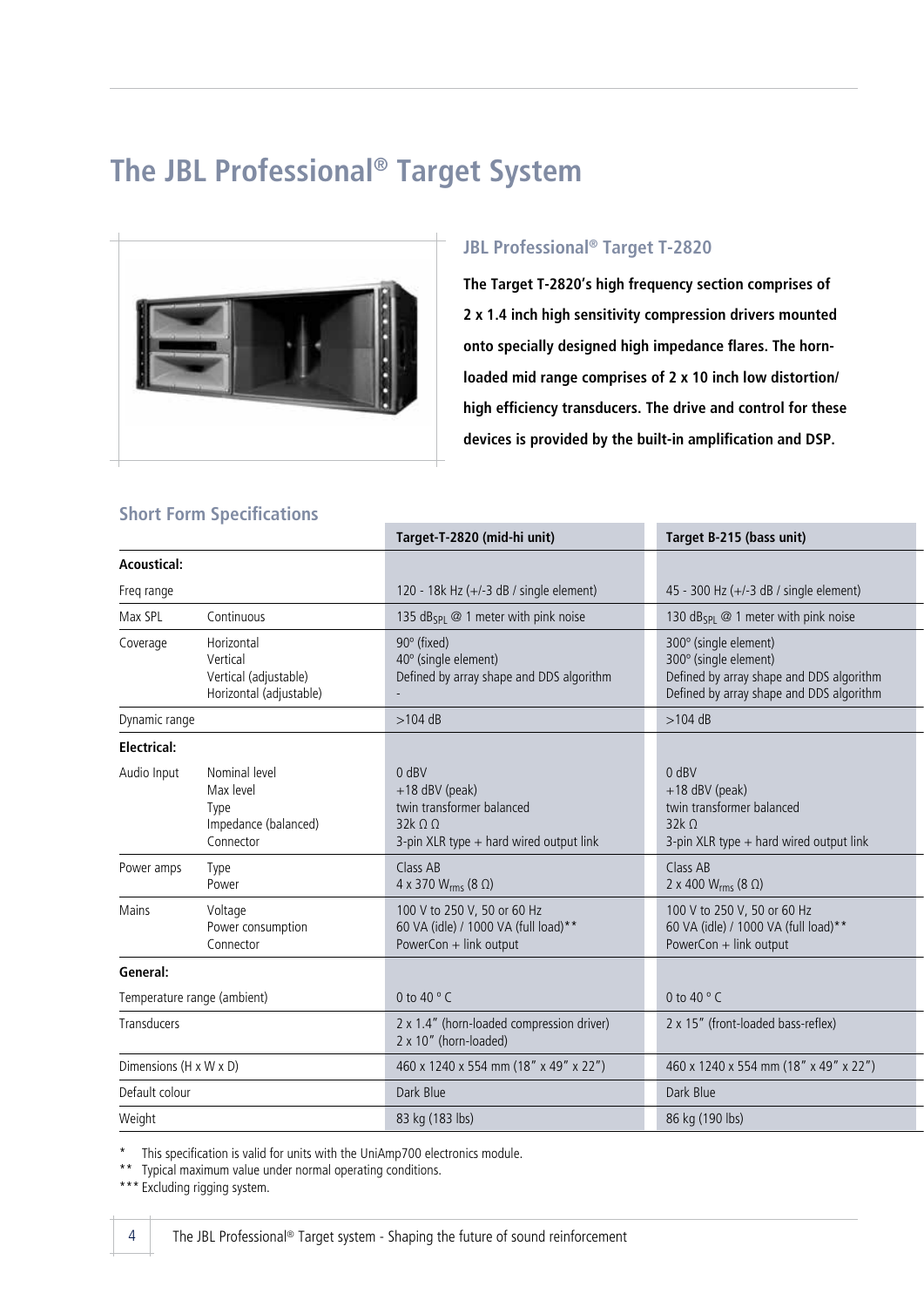![](_page_4_Picture_0.jpeg)

#### **Target U-16 (mid-hi unit) \***

| 160 | 20 $k$ Hz $(+/-3$ dB / single element) |
|-----|----------------------------------------|
|-----|----------------------------------------|

123 dB<sub>SPL</sub> @ 1 meter with pink noise

 $90^\circ$  (fixed) 90° (single element) Defined by array shape and DDS algorithm

 $>104$  dB

 $\mathbb{R}^d$ 

 $\overline{\phantom{a}}$  0 dBV  $+18$  dBV (peak) twin transformer balanced  $32k$  Ω 3-pin XLR type + hard wired output link **Class AB** 

1 x 530 W<sub>rms</sub> (4 Ω), 1 x 200 W<sub>rms</sub> (8 Ω)

100 V to 250 V, 50 or 60 Hz 50 VA (idle) / 700 VA (full load)\*\* PowerCon + link output

 $\sim$  0 to 40  $\rm ^{\circ}$  C

| 1 x 1" (horn-loaded compression driver)<br>$2 \times 6.5$ " (direct radiating) |
|--------------------------------------------------------------------------------|
| 200 x 475 x 300 mm (8" x 19" x 12")***                                         |
| Dark Blue                                                                      |

25 kg (55 lbs)

### **AXYS® Target B-215**

**The Target B-215 is designed to compliment both the Target T-2820 and Target U-16, providing accurate low frequency response. Each B-215 comprises of 2 x 15 inch high power large excursion transducers. The cabinet tuning has been defined using output impedance control techniques. The drive and control for these devices is provided by the built-in amplification and DSP.**

![](_page_4_Picture_14.jpeg)

## **JBL Professional® Target U-16**

**The Target U-16 uses a vertical slot diffraction HF horn which is coupled to the state-of-the-art 1" neodymium compression driver. Result: high sensitivity and extremely dynamic and transparent sound reproduction. The narrow horizontal outline of the HF horn allows close spacing of the 6.5" lowmid drivers eliminating interference resulting in a smooth horizontal radiation pattern. The drive and control for these devices is provided by the built-in amplification and DSP.**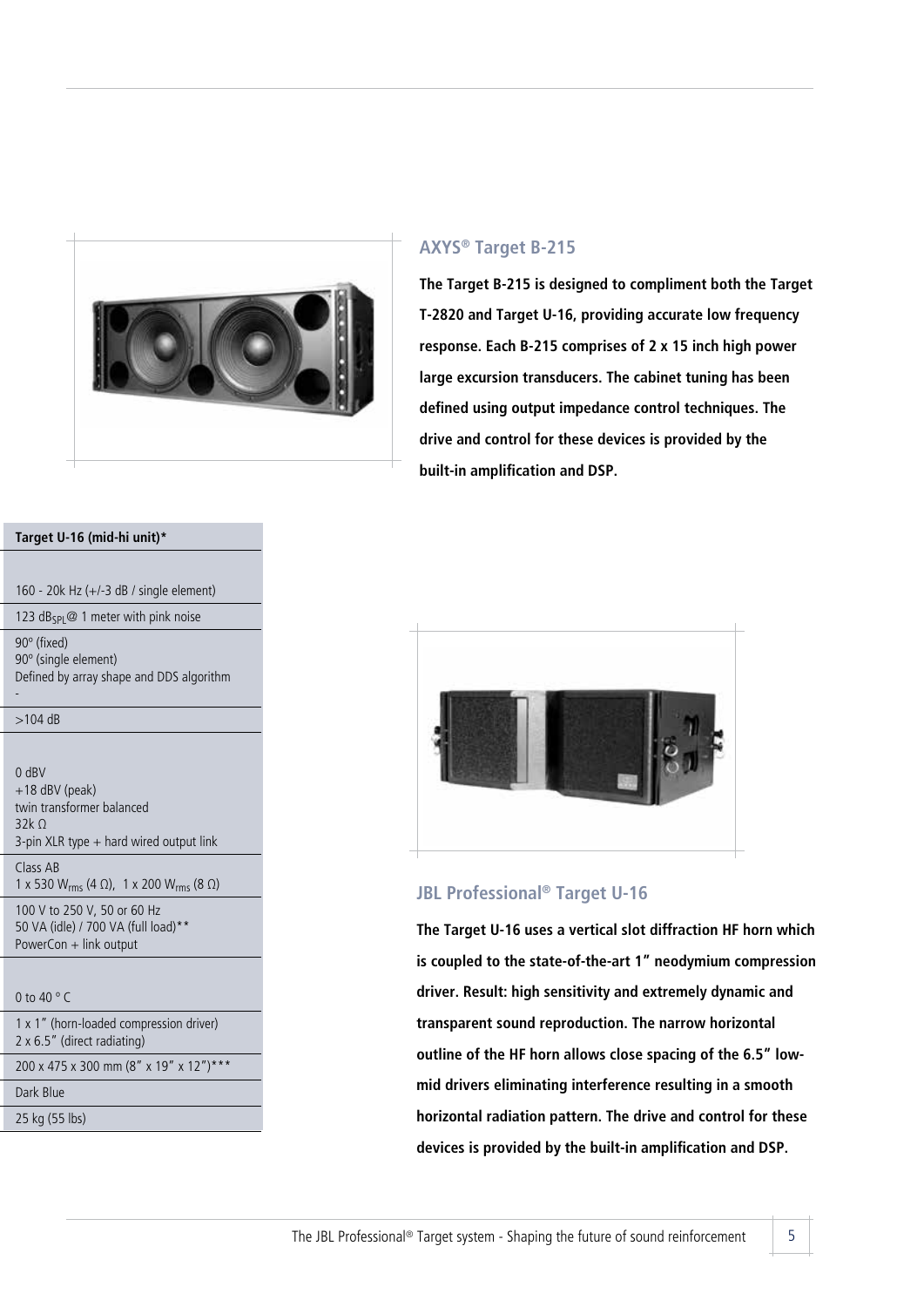## **JBL Professional® Target DSP Board features**

| DSP                  | 900 MFLOPS 32bits                                                                             |
|----------------------|-----------------------------------------------------------------------------------------------|
| Auxiliary processor  | 200 nsec single cycle RISC                                                                    |
| Memory               | 64 Mb SDRAM $+$ 3 Mb non volatile                                                             |
| $AD - DA$ conversion | 24 bits sigma-delta 128 x over sampling                                                       |
| Sample rate          | determined by DSP software                                                                    |
| Network              | full duplex RS-485 galvanically isolated                                                      |
| Configuration        | parallel connection max 126 users per subnet                                                  |
| Baudrate             | 19k2 Raud to 115k2 Baud                                                                       |
| Connector            | 5pin XLR type + link output                                                                   |
| Indicators           | mains voltage switched on<br>surveillance status OK LED<br>unit identification LED (on front) |

#### **Surveillance features**

- Load monitoring on all channels (short / open circuit)
- Pilot tone detection on line input (20k Hz 30k Hz)
- Status monitoring power amplifiers
- Temperature monitoring heatsink + power reduction scheme
- Fan speed monitoring
- DSP processing (software watchdog )
- RISC processing (hardware watchdog)
- Real time clock including 5 months power backup
- **Signal Processing**
- Volume Control
- 8 band parametric EQ
- Delay, up to 42 seconds

## **Rigging Options**

#### **JBL Professional® Target T-2820 / B-215**

The JBL Professional® Target T-2820 and B-215 are supplied with integrated rigging tracks, the optional rigging accessories available are:

- 1. Rigging Bar, Part # 828501
- 2. Rigging Strap 560 mm Ø6 mm, Part # 808456
- 3. Rigging Strap single ended 200 mm Ø6 mm, 90º Part # 808420
- 4. Rigging Strap 141 mm Ø6 mm, Part # 808414
- 5. Rigging Strap 141 mm Ø5 mm, Part # 808314

#### **JBL Professional® Target-U16 rigging**

The JBL Professional® Target U-16 is supplied with an integrated rigging system allowing units to be linked together. The optional top-frames available are:

- 6. Target-U16 Bumper (300 mm deep), Part # 8212289 This bumper is designed to be used with U-16 systems which require no mechanical aiming (i.e. dead hung).
- 7. Target U-16 Bumper (750 mm deep), Part # 8212288 This bumper is designed to be used with U-16 systems which require mechanical aiming.

![](_page_5_Figure_27.jpeg)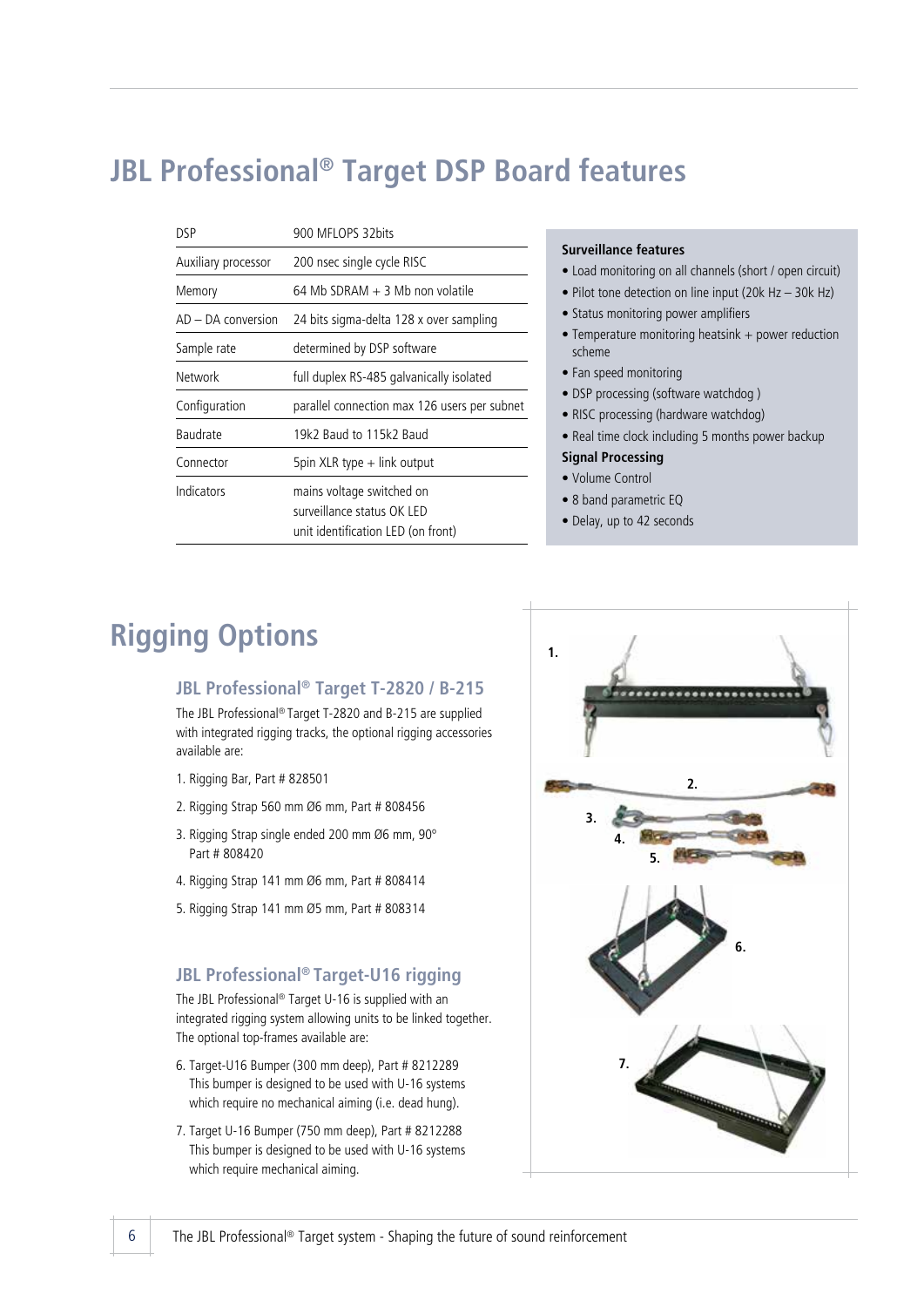## **JBL Professional® DDA**

the Digital Directivity Analysis (DDA) software package has been developed as a user interface to gain access to the powerful DDS algorithms. It offers the user an intuitive way to optimize the performance of the Target System as well as to simulate and illustrate the results in a dynamic 3-D visualization. DDA includes statistical STI prediction as well as extensive capabilities to import room geometry and export directivity data. The DDA software optimizes the DSP coefficients for each individual transducer of any Target array configuration while simultaneously calculating the optimum cross-over transfer functions.

**JBL Professional® WinControl**

JBL Professional® Target products are controlled with WinControl, another software package that has been developed in-house. This program offers the user extensive control over the many DSP features integrated into the system. All Target units are addressable through the proprietary RS-485 network connection giving the user full on-site access to the system once hooked up to a PC running WinControl. WinControl interfaces seamlessly with the DDA software and imports the array configuration with the optimized parameters. After importing the DDA files, a dynamic graphical representation of the array configuration is displayed on screen allowing the user to intuitively "point and shoot" the assignment of each unit based on its physical position. This process is then finalized by uploading the appropriate DSP coefficients to each individual Target unit.

WinControl provides a wealth of control over audio processing modules executed by the DSP in each Target unit. In addition to this, WinControl also offers extensive status monitoring and logging facilities.

![](_page_6_Figure_5.jpeg)

Direct Sound Frequency Response

![](_page_6_Picture_7.jpeg)